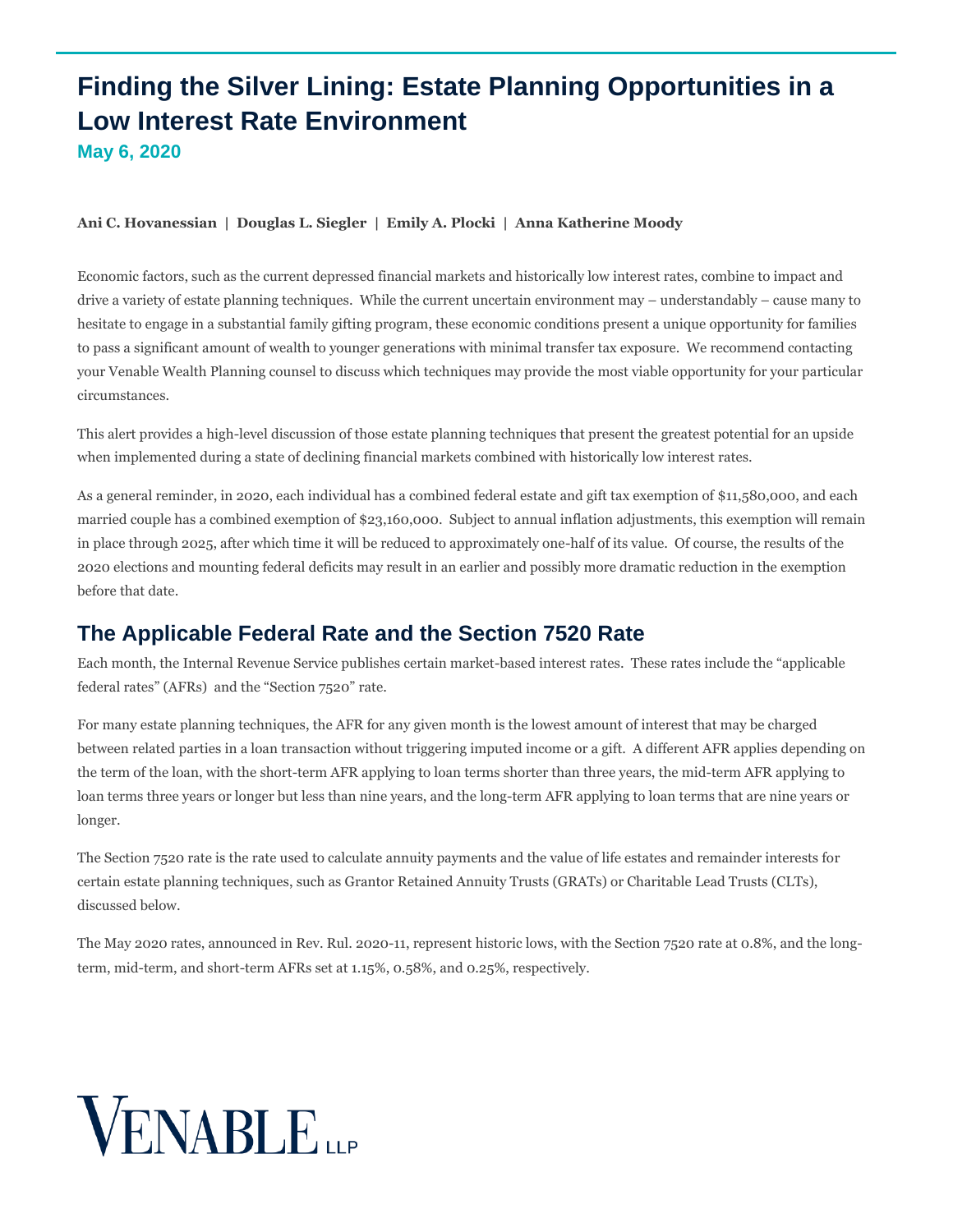## **Overview of Estate Planning Opportunities**

#### **Grantor Retained Annuity Trusts**

**How It Works.** A Grantor Retained Annuity Trust (GRAT) is an irrevocable trust to which the creator of the GRAT (the Grantor) transfers assets and retains the right to receive fixed annuity payments from the trust for a specified number of years. After the GRAT makes the required annuity payments for the predetermined term of years, any property remaining in the GRAT passes to the designated beneficiaries (or to trusts for their benefit) free of federal estate and gift tax.

#### **Tax and Non-Tax Considerations**

- A GRAT can be a highly effective wealth transfer option in a low interest rate environment because of the greater potential for the GRAT's assets to outperform the Section 7520 rate (also commonly known as the "hurdle rate") in effect in the month the trust was created. Thus, to the extent the assets transferred to the GRAT – e.g., marketable securities or interests in commercial real estate or a closely held business – reflect current depressed values and would generate an investment return in excess of the current GRAT hurdle rate (0.8% in May 2020), the larger the potential tax-free gift to the remainder beneficiaries.
- The creation of a GRAT constitutes a current taxable gift by the Grantor to the remainder beneficiaries equal to the excess of the initial value of the contributed assets over the present value of the annuity payments to the Grantor discounted by the Section 7520 rate. The duration of the GRAT and the percentage annuity retained by the Grantor can be set so that the present value of the annuity payments retained by the Grantor equals the value of the assets contributed to the GRAT, with the result that the remainder interest (and therefore the gift) has a value of zero. The Grantor of such a "zeroed-out" GRAT makes no taxable gift and uses no gift tax exemption. So if the GRAT assets do not appreciate beyond the 7520 hurdle rate, the Grantor has not used any gift tax exemption, and the transaction is a wash. In some circumstances, it is preferable to design a GRAT so that the present value of the remainder interest of the GRAT at the creation is small (but not equal to zero), in order for the Grantor to report the GRAT contribution on a federal gift tax return (Form 709). If properly reported, the statute of limitations will begin running and, thus, limit the period of time that the IRS has to audit the GRAT transaction.
- Another advantage of a GRAT is that during the annuity period it is considered a "grantor trust" as to the Grantor. This means that the Grantor is considered the owner of the GRAT for income tax purposes and is taxed on all of the income. Payment of the income and capital gains taxes by the Grantor is, in effect, a further tax-free gift to the remainder beneficiaries, since the assets can continue to grow during the annuity term without reduction for such income and capital gains tax payments.
- The duration of the GRAT annuity period retained by the Grantor is a very important consideration. If the Grantor survives the annuity term, the property remaining in the GRAT will pass to the remainder beneficiaries, outright or in further trust, without the imposition of gift or estate tax (although there may be generation-skipping transfer tax consequences, depending on the relation of the remainder beneficiaries to the Grantor at the time of the distribution). However, if the Grantor dies prior to the expiration of the annuity term, a portion or all of the GRAT assets will be included in the Grantor's estate for estate tax purposes. Therefore, the longer the annuity term, the greater the risk that the Grantor may die during that period, resulting in estate tax liability.
- Generally, there are two philosophies to consider when determining the appropriate annuity term for the GRAT. First, in order to tighten the exposure during volatile markets and limit the mortality risk of the Grantor passing away during the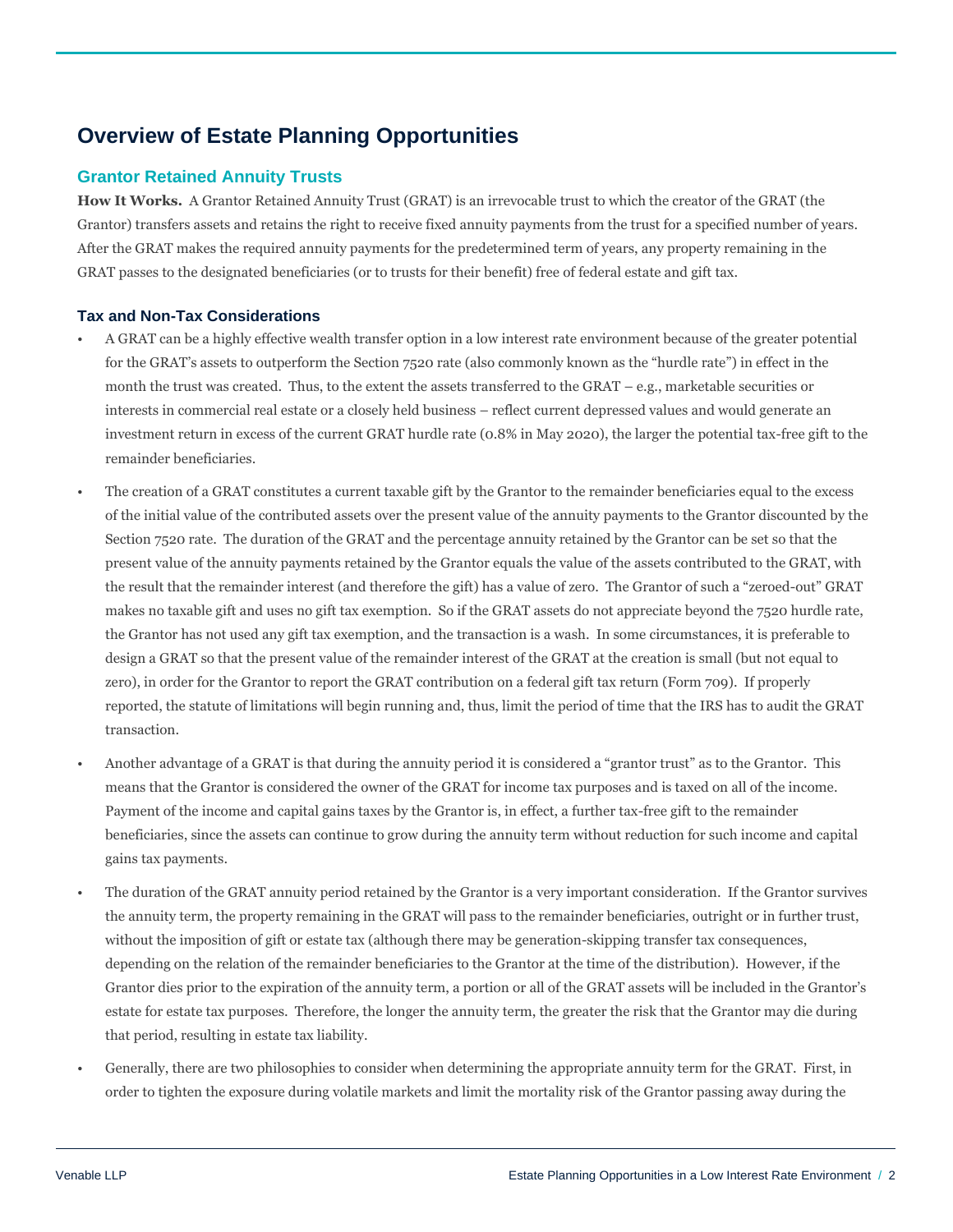GRAT term, it may be appropriate to use a shorter-term duration for the GRAT, such as two or three years. Alternatively, and particularly in historically low interest rate environments, longer-term GRATs, such as seven-year or ten-year GRATs, may be preferable, since clients are able to lock in the low interest rates. Furthermore, where GRATs perform better than anticipated during the initial years of the GRAT term, the Grantor may choose to lock in the significant asset appreciation by purchasing the appreciated assets from the GRAT in order hedge against losing those gains in later years. Another estate planning tool is to engage in "rolling" GRATs. Under this method, when the Grantor receives an annuity payment from one GRAT, the Grantor immediately uses that payment to fund a new GRAT.

• Generally, the investment return on the assets contributed to a GRAT in the early years greatly impacts the GRAT's overall performance; therefore, it is important for clients to consult with their advisors regarding (1) whether there are assets that are suitable for use in a GRAT, (2) the right duration for the annuity period of a GRAT, and (3) the best investment strategies for the assets that are held in the GRAT. GRATs require revaluation of the trust property each year, so marketable securities are well-suited to being used in a GRAT transaction.

#### **Sales to Irrevocable Grantor Trust**

**How It Works.** A sale of assets to an "Irrevocable Grantor Trust" (IGT) can be another attractive tool when interest rates are low. Contributions to an IGT are completed gifts for *gift and estate tax purposes*, but the IGT's assets are treated as owned by the Grantor *for income tax purposes*. Therefore, the Grantor can sell assets that he or she owns to the trust without recognizing any capital gains, because the seller and the trust are considered one and the same for income tax purposes.

In a typical sale to an IGT, the Grantor sells an asset to the trust in exchange for a promissory note with interest calculated at the applicable AFR for the term of the note. This transaction is an "estate freeze" in the sense that the Grantor now owns a promissory note having a value equal to the fair market value of the assets sold to the trust; however, the assets in the trust and any future appreciation on such assets are removed from the Grantor's estate for estate and gift tax purposes. The Grantor pays the income tax generated on the trust assets, which is effectively an additional tax-free gift to the trust.

#### **Tax and Non-Tax Considerations**

- The Grantor must be willing to pay the taxes on all income generated by the assets in the trust, including capital gains on the subsequent sale of trust assets by the Trustee.
- One downside of the sale is that the IGT's income tax basis in the purchased assets will be the Grantor's basis prior to the sale. If the Grantor chooses to "toggle off" grantor trust status during his or her lifetime, the Grantor may recognize gain if the trust's liabilities exceed the Grantor's basis in the assets. There is some ambiguity as to the income tax consequences at the Grantor's death if the Grantor dies with the note outstanding, including recognition of gain and by whom.
- The assets should be appraised as of the date of the sale to establish the sale price, which appraisal may be costly if the Grantor is transferring closely held business interests or other hard-to-value assets. Although the transaction is not a gift, it may be prudent to file a gift tax return for the year of the sale to report the transaction.
- If the Grantor is creating a new IGT to purchase assets, it is recommended that the Grantor make a gift to the IGT prior to the sale, so that the trust has sufficient assets to serve as security for the promissory note. This gift will use the Grantor's gift tax exemption, if available, or will incur gift tax if the Grantor does not have any available exemption at the time of such a "seed" gift.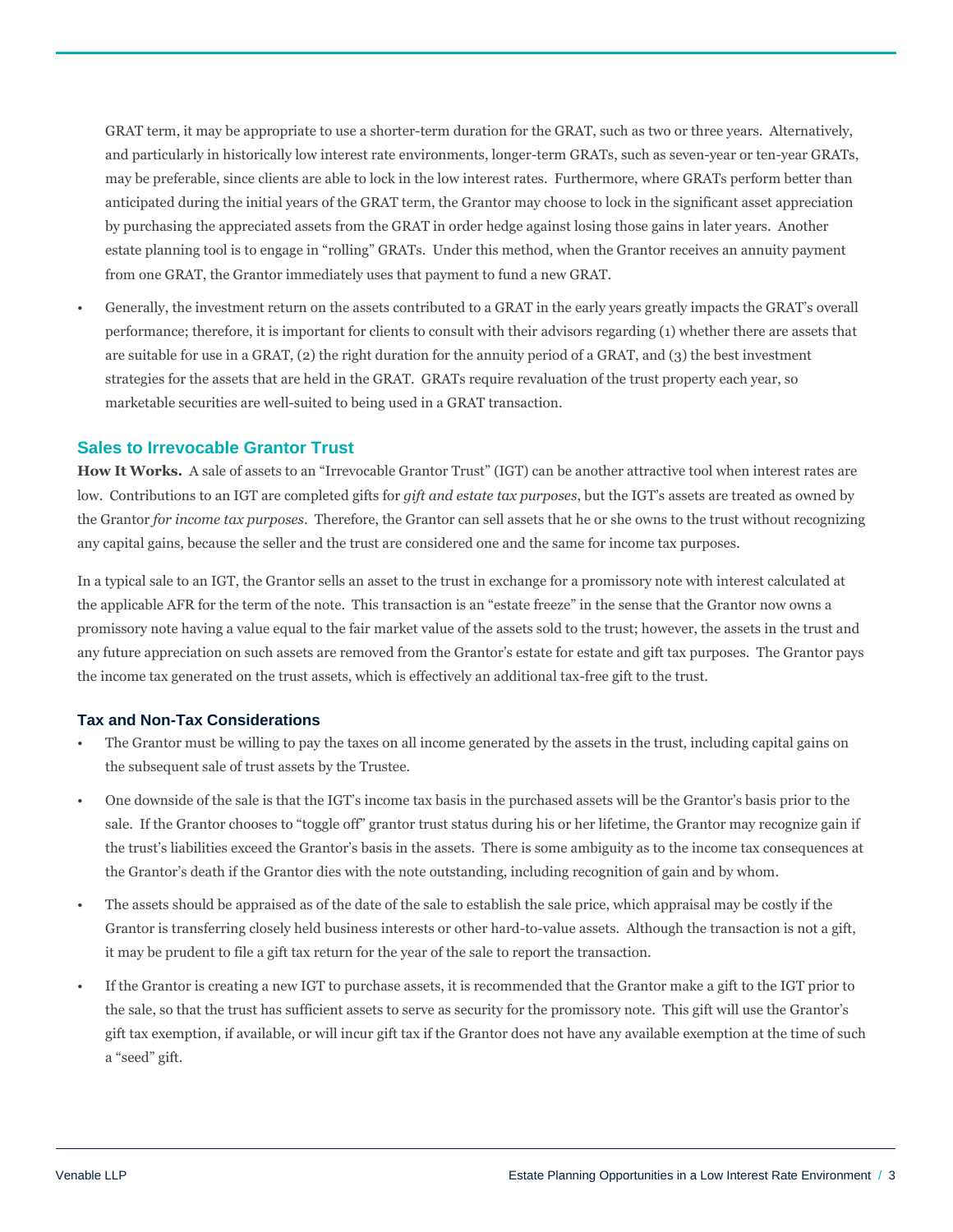• The Grantor should also consider his or her cash flow needs prior to engaging in this type of transaction. This transaction is a completed transfer for estate and gift tax purposes, so while the Grantor receives the payments due on the note, he or she no longer has access to the assets sold to the IGT. In some circumstances, a Grantor may include his or her spouse as a potential beneficiary of the IGT in order to retain the ability to have indirect access to the assets in the IGT; however, such access would terminate on divorce or the death of the spouse.

#### **Intra-Family Loans**

A simple but effective technique in a low interest rate environment is an intra-family loan. This is particularly ideal for older generations who want to assist younger generations through either a direct loan of cash or a loan to a trust for such family member's benefit.

**Making New Loans.** Intra-family lending allows an individual to assist family members without making a current gift. Such loans can benefit family members who may have difficulty obtaining traditional bank loans or finding such favorable rates. They can allow the "family lender" to serve as the bank and enable a child or grandchild to purchase a home, acquire a property, or fund a new or existing business.

In order to avoid having any part or all of an intra-family loan considered a gift for tax purposes, the loan must be adequately documented and secured, and must bear an interest rate greater than or equal to the applicable monthly AFR specified for the term of the loan. The family member providing the loan will report income on the interest received from the borrower, but as long as the loan recipient is able to invest the borrowed funds and generate an investment return greater than the minimum AFR interest rate, the loan will be successful as a wealth transfer technique. The terms of the loan agreement can be structured in many ways, including as an interest-only loan with a balloon payment of principal on maturity.

Alternatively, the loan can be made to an irrevocable trust for the benefit of family members, rather than directly to individual family members. Structured this way, to the extent the loan proceeds produce a rate of return in excess of the interest rate on the loan, such excess is a tax-free transfer to the trust. In addition, if the trust is structured as a so-called "grantor trust" for income tax purposes, the interest payments on the loan will not be taxable to the Grantor, and the Grantor can pay the tax on all income and gains generated by the trust assets, allowing the trust to grow without reduction for income tax liability.

**Refinancing of Promissory Notes.** If there are current outstanding loans that have an interest rate higher than the current AFR rates, such as a mortgage or an existing loan to a child or grandchild, it may be beneficial to refinance those existing loans now to lock in the current lower AFT rates.

#### **Charitable Lead Trusts**

**How It Works.** A Charitable Lead Trust (CLT) has a structure similar to that of the GRAT, except that the income payments are made to one or more designated charitable organizations rather than to the Grantor. With a CLT, the Grantor transfers assets to an irrevocable trust, and the trust makes payments to one or more qualifying charitable organizations – either public charities or private foundations – for a fixed number of years or for the life or lives of designated individuals, or a combination of the two (the "charitable term").

At the end of the charitable term, the assets remaining in the CLT must be distributed to one or more non-charitable beneficiaries, typically the Grantor's lineal descendants (or to trusts for their benefit).